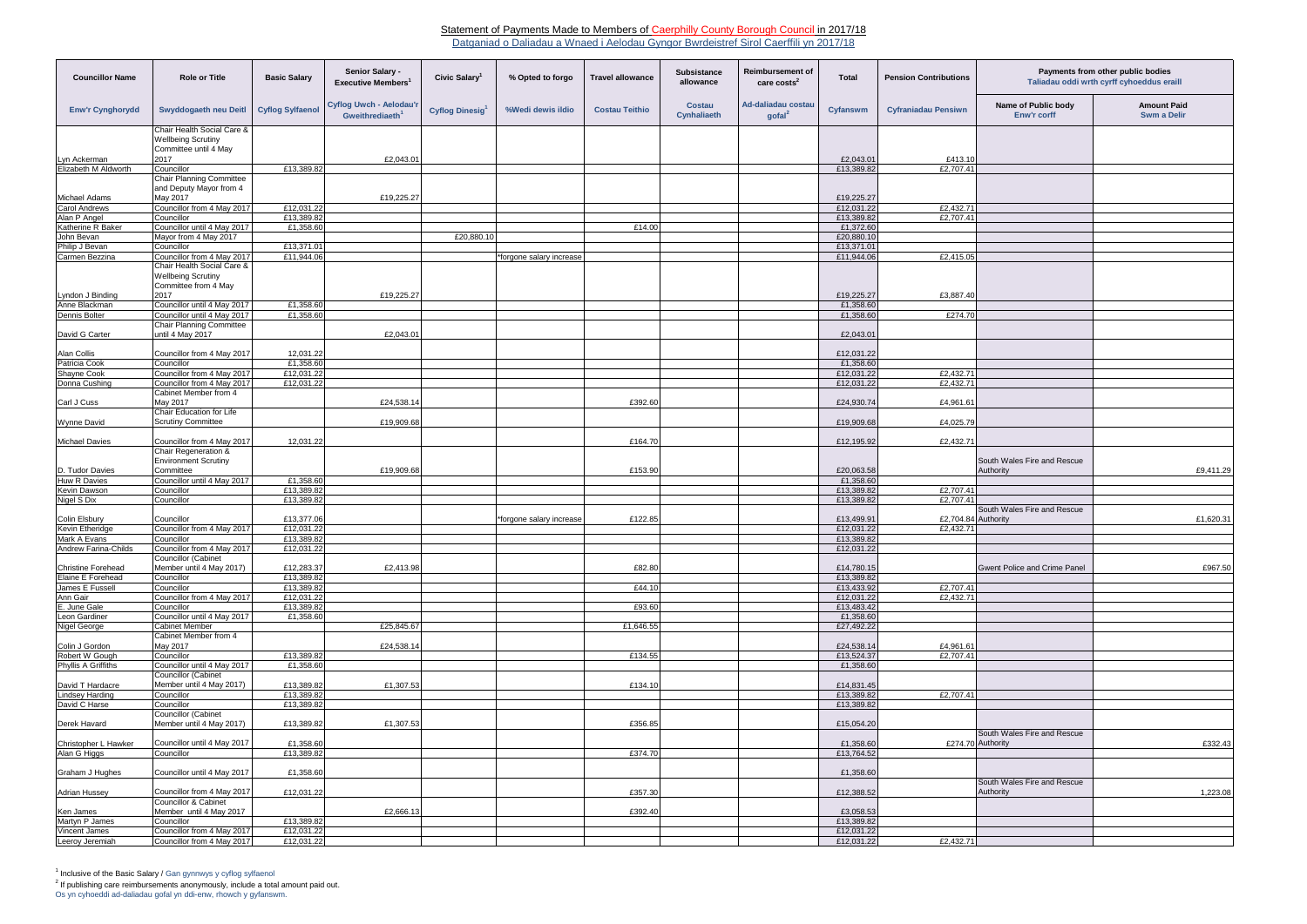## Statement of Payments Made to Members of Caerphilly County Borough Council in 2017/18 Datganiad o Daliadau a Wnaed i Aelodau Gyngor Bwrdeistref Sirol Caerffili yn 2017/18

Os yn cyhoeddi ad-daliadau gofal yn ddi-enw, rhowch y gyfanswm.

| Gary Johnston                        | Councillor                       | £13,377.06             |             |            | *forgone salary increase |                         |                           |                         | £13,377.06    | £2,704.84   |                                        |            |
|--------------------------------------|----------------------------------|------------------------|-------------|------------|--------------------------|-------------------------|---------------------------|-------------------------|---------------|-------------|----------------------------------------|------------|
|                                      |                                  |                        |             |            | 2016/17                  |                         |                           |                         |               |             |                                        |            |
| Barbara A Jones                      | Deputy Leader                    |                        | £29,446.57  |            |                          |                         |                           |                         | £29,446.27    |             |                                        |            |
| Janice G Jones                       | Councillor until 4 May 2017      | £1,358.60              |             |            |                          |                         |                           |                         | £1,358.60     | £274.70     |                                        |            |
| Stephen Kent                         | Councillor                       | £13,389.82             |             |            |                          |                         |                           |                         | £13,389.82    | £2,707.41   |                                        |            |
|                                      |                                  |                        |             |            | *forgone salary increase |                         |                           |                         |               |             |                                        |            |
| Gez Kirby                            | Councillor                       | £13,377.06             |             |            | 2016/17                  |                         |                           |                         | £13,377.06    |             | Gwent Police and Crime Panel           | £396.00    |
| Arianna K Leonard                    | Councillor                       | £13,389.82             |             |            |                          |                         |                           |                         | £13,389.82    | £2,707.41   |                                        |            |
| Philippa Leonard                     | Councillor                       | £13,389.82             |             |            |                          |                         |                           |                         | £13,389.82    |             |                                        |            |
| <b>Andrew Lewis</b>                  | Councillor until 4 May 2017      | £1,358.60              |             |            |                          |                         |                           |                         | £1,358.60     |             |                                        |            |
| Keith Lloyd                          | Councillor until 4 May 2017      | £1,358.60              |             |            |                          | £113.40                 |                           |                         | £1,472.00     | £274.70     |                                        |            |
|                                      | Leader of Main opposition        |                        |             |            |                          |                         |                           |                         |               |             |                                        |            |
|                                      | and Chair of Democratic          |                        |             |            |                          |                         |                           |                         |               |             |                                        |            |
| Colin P Mann                         | Services Commitee                |                        | £21,855.95  |            |                          | £54.00                  |                           |                         | £21,909.95    |             | £4.419.32 Gwent Police and Crime Panel | 693.00     |
|                                      | Cabinet Member from 4            |                        |             |            |                          |                         |                           |                         |               |             |                                        |            |
| Philippa A Marsden                   | May 2017                         |                        | £24,538.14  |            |                          | £698.05                 |                           |                         | £25,236.19    | £4,961.61   |                                        |            |
|                                      |                                  |                        |             |            |                          |                         |                           |                         |               |             |                                        |            |
| <b>Brenda Miles</b>                  | Councillor from 4 May 2017       | £12,031.22             |             |            |                          | £63.00                  |                           |                         | £12,094.22    | £2,432.71   |                                        |            |
|                                      | Deputy Leader from 4 May<br>2017 |                        |             |            |                          |                         |                           |                         |               |             |                                        |            |
| Sean Morgan                          |                                  | £13,389.82             | £28,445.20  |            |                          |                         |                           |                         | £28,445.20    |             |                                        |            |
| Gaynor D Oliver                      | Councillor                       |                        |             |            |                          |                         |                           |                         | £13,389.82    |             |                                        |            |
| Robert Owen                          | Councillor from 4 May 2017       | £12,031.22             |             |            |                          | £218.70                 |                           |                         | £12,249.92    | £2,432.7    |                                        |            |
|                                      |                                  |                        |             |            |                          |                         |                           |                         |               |             |                                        |            |
| <b>Teresa Parry</b>                  | Councillor from 4 May 2017       | £12,031.22             |             |            |                          |                         |                           |                         | £12,031.22    | £2,432.71   |                                        |            |
|                                      | Cabinet Member from 4            |                        |             |            |                          |                         |                           |                         |               |             |                                        |            |
| Lisa M Phipps                        | May 2017                         |                        | £24,538.14  |            |                          |                         |                           |                         | £24,538.14    | £4,961.61   |                                        |            |
| David V Poole                        | Leader from 4 May 2017           |                        | £45,297.81  |            |                          | £217.35                 |                           |                         | £45,515.16    |             |                                        |            |
| Denver W Preece                      | Chair Licensing Committee        |                        | £19,909.68  |            |                          | £301.95                 |                           |                         | £20,211.63    | £4,025.79   |                                        |            |
| Michael J Prew                       | Councillor until 4 May 2017      | £1,358.60              |             |            |                          |                         |                           |                         | £1,358.60     | £274.70     |                                        |            |
|                                      | Councillor (Mayor until 4        |                        |             |            |                          |                         |                           |                         |               |             |                                        |            |
| <b>Dianne Price</b>                  | May 2017)                        | £13,389.82             |             | £1,058.07  |                          |                         |                           |                         | £14,447.89    |             |                                        |            |
|                                      | Chair of Policy and              |                        |             |            |                          |                         |                           |                         |               |             |                                        |            |
|                                      | Resources from 4 May             |                        |             |            | *forgone salary increase |                         |                           |                         |               |             |                                        |            |
| James Pritchard                      | 2018                             |                        | 19,206.46   |            | 2016/17                  |                         |                           |                         | £19,206.46    | £3,883.60   |                                        |            |
| Judith A Pritchard                   | Councillor until 4 May 2017      | £1,358.60              |             |            |                          |                         |                           |                         | £1,358.60     |             |                                        |            |
| Alan Rees                            | Councillor until 4 May 2017      | £1,358.60              |             |            |                          |                         |                           |                         | £1,358.60     |             |                                        |            |
|                                      | Councillor & Chair Audit         |                        |             |            |                          |                         |                           |                         |               |             |                                        |            |
|                                      | Committee until 4 May            |                        |             |            |                          |                         |                           |                         |               |             |                                        |            |
| <b>David Rees</b>                    | 2017                             |                        | £2,043.01   |            |                          |                         |                           |                         | £2,043.0      |             |                                        |            |
|                                      | Councillor and Leader until      |                        |             |            |                          |                         |                           |                         |               |             |                                        |            |
| Keith V Reynolds                     | April 2017                       |                        | £1,266.67   |            | 5.00%                    |                         |                           |                         | £1,266.67     |             |                                        |            |
|                                      |                                  |                        |             |            |                          |                         |                           |                         |               |             |                                        |            |
| John Ridgewell                       | Councillor from 4 May 2017       | £12,031.22             |             |            |                          | £87.75                  |                           |                         | £12,118.97    |             |                                        |            |
| John E Roberts                       | Councillor                       | £13,389.82             |             |            |                          |                         |                           |                         | £13,389.82    |             |                                        |            |
| <b>Roy Saralis</b>                   | Councillor                       | £13,389.82             |             |            |                          |                         |                           |                         | £13,389.82    | £2,707.41   |                                        |            |
| Margaret E Sargent                   | Chair of Audit Committee         |                        | £18,731.18  |            |                          | £155.70                 |                           |                         | £18,886.88    |             |                                        |            |
| Jon Scriven                          | Councillor from 4 May 2017       | £12,031.22             |             |            |                          |                         |                           |                         | £12,031.22    |             |                                        |            |
| <b>Graham Simmonds</b>               | Councillor from 4 May 2017       | £12,031.22             |             |            |                          |                         |                           |                         | £12,031.22    |             |                                        |            |
| Julian Simmonds                      | Councillor                       | £13,389.82             |             |            |                          | £85.95                  |                           |                         | £13,475.77    | £2,707.41   |                                        |            |
| Steve J Skivens                      | Councillor                       | £13,389.82             |             |            |                          |                         |                           |                         | £13,389.82    | £2,707.41   |                                        |            |
|                                      | Cabinet Member from 4            |                        |             |            |                          |                         |                           |                         |               |             |                                        |            |
| <b>Eluned Stenner</b>                | May 2017                         |                        | £24,538.14  |            |                          |                         |                           |                         | £24,538.14    |             |                                        |            |
| Jean Summers                         | Councillor until 4 May 2017      | £1,358.60              |             |            |                          |                         |                           |                         | £1,358.60     | £274.70     |                                        |            |
| John Taylor                          | Councillor                       | £13,389.82             |             |            |                          |                         |                           |                         | £13,389.82    | £2,707.41   |                                        |            |
| <b>Carl Thomas</b>                   | Councillor from 4 May 2017       | £12,031.22             |             |            |                          | £29.25                  |                           |                         | £12,060.47    | £2,432.71   |                                        |            |
| Andrew Whitcombe                     | Councillor from 4 May 2017       | £12,031.22             |             |            |                          | £87.25                  |                           |                         | £12,118.47    |             |                                        |            |
| Ross Whiting                         | Councillor from 4 May 2017       | £12,031.22             |             |            |                          |                         |                           |                         | £12,031.22    | £2,432.71   |                                        |            |
|                                      |                                  |                        |             |            |                          |                         |                           |                         |               |             |                                        |            |
| Lindsay G Whittle                    | Councillor                       | £13,389.82             |             |            |                          | £229.50                 |                           |                         | £13,619.32    | £2,707.4    |                                        |            |
|                                      | Councillor (Cabinet              |                        |             |            |                          |                         |                           |                         |               |             |                                        |            |
| Thomas J Williams                    | Member until 4 May 2017          | 13,389.82              | £1,307.53   |            |                          | £173.55                 |                           |                         | £14,870.90    |             |                                        |            |
|                                      |                                  |                        |             |            |                          |                         |                           |                         |               |             |                                        |            |
| <b>Walter Williams</b>               | Councillor from 4 May 2017       | 12,031.22              |             |            |                          |                         |                           |                         | £12,031.22    | 677.37      |                                        |            |
|                                      | <b>Councillor &amp; Cabinet</b>  |                        |             |            |                          |                         |                           |                         |               |             |                                        |            |
| Robin Woodyatt                       | Member until 4 May 2017          |                        | £2,666.13   |            |                          |                         |                           |                         | £2,666.13     |             |                                        |            |
|                                      |                                  |                        |             |            |                          |                         |                           |                         |               |             |                                        |            |
|                                      | Councillor from 4 May 2017       | 12,031.22              |             |            |                          |                         |                           |                         | £12,031.22    |             |                                        |            |
| Ben Zaplantynski<br>Total / Cyfanswm |                                  | £725,679.20            | £428,763.65 | £21,938.17 |                          | £6,980.40               |                           |                         | £1,183,361.12 | £117,748.00 |                                        | £14,643.61 |
|                                      |                                  |                        |             |            |                          |                         |                           |                         |               |             |                                        |            |
|                                      |                                  | <b>Total Allowance</b> |             |            |                          |                         | <b>Subsistance</b>        | <b>Reimbursement of</b> |               |             |                                        |            |
| <b>Co-opted Member Name</b>          | <b>Committee</b>                 | Paid                   |             |            |                          | <b>Travel allowance</b> | allowance                 | care costs              | Total         |             |                                        |            |
|                                      |                                  |                        |             |            |                          |                         |                           |                         |               |             |                                        |            |
| <b>Enw Aelog Cyfetholedig</b>        | <b>Pwyllgor</b>                  | <b>Cyfanswm Lwfans</b> |             |            |                          | <b>Costau Teithio</b>   | <b>Costau Cynhaliaeth</b> | Ad-daliadau costau      | Cyfanswm      |             |                                        |            |
|                                      |                                  | a delir                |             |            |                          |                         |                           | gofal                   |               |             |                                        |            |
| T D Abbas                            | <b>Standards Committee</b>       | £99.00                 |             |            |                          |                         |                           |                         | £99.00        |             |                                        |            |
| <b>M</b> Barry                       | Education for Life               | £495.00                |             |            |                          | 51.30                   |                           |                         | £546.30       |             |                                        |            |
| P Brunt                              | <b>Standards Committee</b>       | £99.00                 |             |            |                          |                         |                           |                         | £99.00        |             |                                        |            |
| M Evans                              | <b>Standards Committee</b>       | £99.00                 |             |            |                          |                         |                           |                         | £99.00        |             |                                        |            |
| D Holdroyd                           | <b>Standards Committee</b>       | £256.00                |             |            |                          |                         |                           |                         | £256.00       |             |                                        |            |
| D Lewis                              | Standards Committee              | £198.00                |             |            |                          |                         |                           |                         | £198.00       |             |                                        |            |
| R H Morgan                           | Education for Life               | £693.00                |             |            |                          |                         |                           |                         | £693.00       |             |                                        |            |

<sup>1</sup> Inclusive of the Basic Salary / Gan gynnwys y cyflog sylfaenol<br><sup>2</sup> If publishing care reimbursements anonymously, include a total amount paid out.